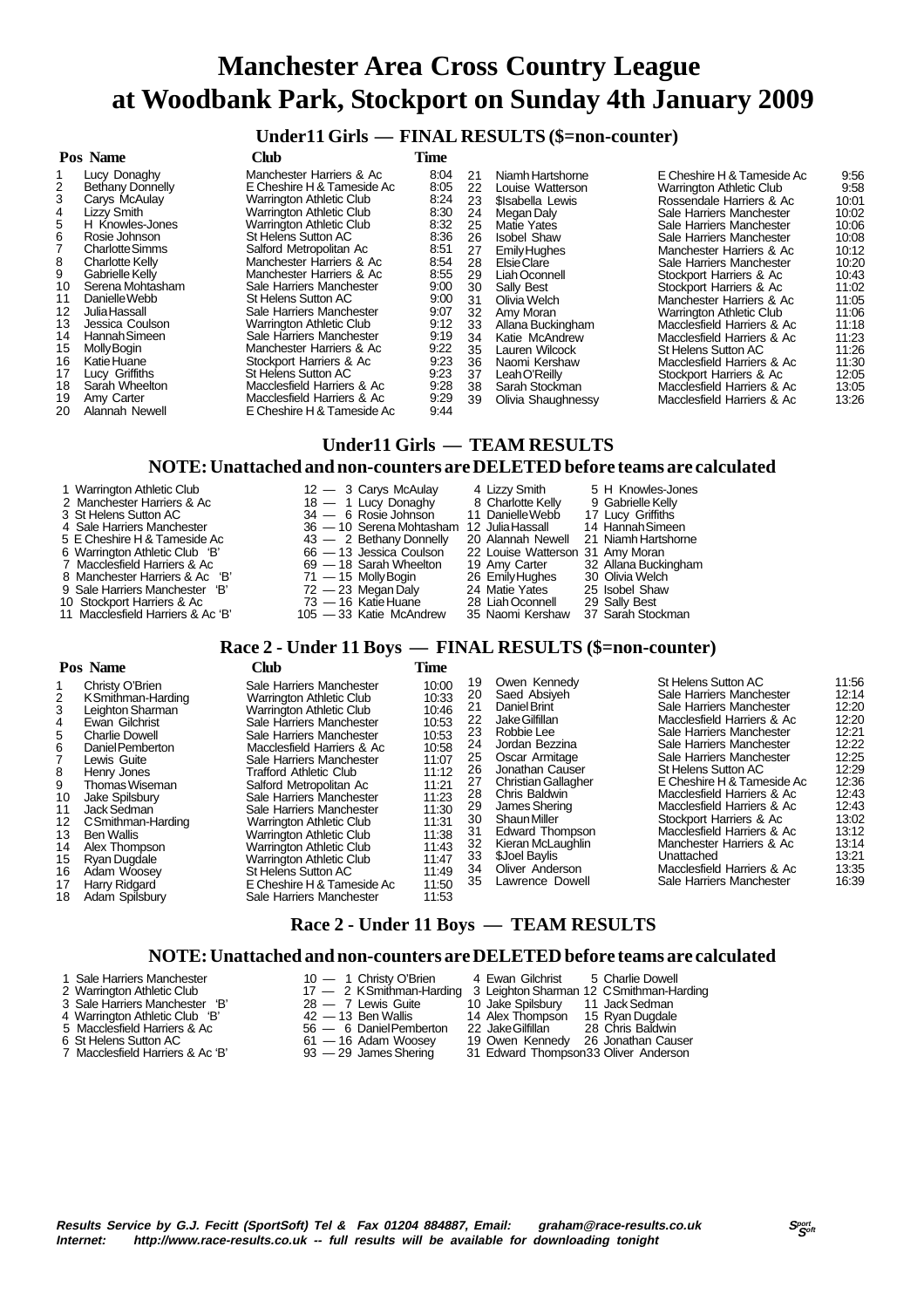### **Race 2 - Under 13 Girls — FINAL RESULTS (\$=non-counter)**

| Pos Name                                                                                                                                                                                                                                                                                                                                                                                                                                                                                                                        | Cat/Pos | Club                                                                                                                                                                                                                                                                                                                                                                                                                                                                                                                                                                   | Time                                                                                                                                                                                      |                                                                                                                      |                                                                                                                                                                                                                                                                                                                                                         |                                                                                                                                                                                                                                                                                                                                                                                                                                                                                                                                                            |                                                                                                                                                                                  |
|---------------------------------------------------------------------------------------------------------------------------------------------------------------------------------------------------------------------------------------------------------------------------------------------------------------------------------------------------------------------------------------------------------------------------------------------------------------------------------------------------------------------------------|---------|------------------------------------------------------------------------------------------------------------------------------------------------------------------------------------------------------------------------------------------------------------------------------------------------------------------------------------------------------------------------------------------------------------------------------------------------------------------------------------------------------------------------------------------------------------------------|-------------------------------------------------------------------------------------------------------------------------------------------------------------------------------------------|----------------------------------------------------------------------------------------------------------------------|---------------------------------------------------------------------------------------------------------------------------------------------------------------------------------------------------------------------------------------------------------------------------------------------------------------------------------------------------------|------------------------------------------------------------------------------------------------------------------------------------------------------------------------------------------------------------------------------------------------------------------------------------------------------------------------------------------------------------------------------------------------------------------------------------------------------------------------------------------------------------------------------------------------------------|----------------------------------------------------------------------------------------------------------------------------------------------------------------------------------|
| Chelsea Jarvis<br>$\overline{2}$<br>Olivia Wild<br>3<br><b>Mollie Williams</b><br>4<br>Jade Evans<br>5<br>Megan Ashelby<br>6<br><b><i>SKatie Bucklev</i></b><br>\$Alana Grundy<br>8<br>\$Christie Cook<br><b>Abigail Fitton</b><br>9<br>10<br>Chloe Yates<br>11<br>Lucy Whittaker<br>Aimee Aikin<br>12<br>Rachael Hibberd<br>13<br>Carla Edwards<br>14<br>15<br>\$Caitlin Healy<br>16<br><b>EmmaMcCartney</b><br><b>Connie Vickers</b><br>17<br>Rachel Woosey<br>18<br>ImaniModahl<br>19<br>Jess Shaw<br>20<br>21<br>Gemma Eyre |         | St Helens Sutton AC<br>Stockport Harriers & Ac<br>Stockport Harriers & Ac<br>Vale Roval AC<br>E Cheshire H & Tameside Ac<br><b>Bury Athletic Club</b><br><b>Bury Athletic Club</b><br><b>Bury Athletic Club</b><br>Sale Harriers Manchester<br>Sale Harriers Manchester<br>Salford Metropolitan Ac<br>Stockport Harriers & Ac<br>Sale Harriers Manchester<br>Stockport Harriers & Ac<br>Bury Athletic Club<br>St Helens Sutton AC<br>Sale Harriers Manchester<br>St Helens Sutton AC<br>Sale Harriers Manchester<br>Stockport Harriers & Ac<br>Salford Metropolitan Ac | 10:12<br>10:41<br>10:48<br>10:51<br>10:53<br>10:57<br>10:59<br>11:03<br>11:29<br>11:34<br>11:35<br>11:36<br>11:37<br>11:39<br>11:44<br>11:46<br>11:48<br>11:52<br>11:55<br>12:06<br>12:07 | 22<br>23<br>24<br>25<br>26<br>27<br>28<br>29<br>30<br>31<br>32<br>33<br>34<br>35<br>36<br>37<br>38<br>39<br>40<br>41 | Lucy Matthews<br>EmmaOconnell<br>Nicola Scott<br>Martha Vickers<br>Aoife Gilchrist<br>\$Rebecca Flanagan<br>Eleanor Canham<br>Ciara Green<br>Caitlin Thomas<br>Vicky Lamb<br>Alice Bennett<br>Alice Hughes<br>Hannah Cusworth<br>Louise Wilson<br>Katrina Davies<br>Sally Ashton<br>Sophie Williams<br>Alice Welch<br>Jennifer Shering<br>Hannah Arnold | Salford Metropolitan Ac<br>Stockport Harriers & Ac<br>Altrincham & District AC<br>Sale Harriers Manchester<br>Sale Harriers Manchester<br>Rossendale Harriers & Ac<br>Sale Harriers Manchester<br>Manchester Harriers & Ac<br>Sale Harriers Manchester<br><b>St Helens Sutton AC</b><br>Sale Harriers Manchester<br>Manchester Harriers & Ac<br>Handforth Wa<br>Salford Metropolitan Ac<br>Manchester Harriers & Ac<br>St Helens Sutton AC<br>Stockport Harriers & Ac<br>Manchester Harriers & Ac<br>Macclesfield Harriers & Ac<br>Stockport Harriers & Ac | 12:14<br>12:15<br>12:15<br>12:26<br>12:30<br>12:32<br>12:33<br>12:34<br>12:35<br>12:38<br>12:42<br>12:55<br>12:55<br>13:13<br>13:34<br>14:17<br>14:33<br>15:13<br>15.41<br>16:11 |

# **Race 2 - Under 13 Girls — TEAM RESULTS**

#### **NOTE: Unattached and non-counters are DELETED before teams are calculated**

| 1 Stockport Harriers & Ac      | $14 - 2$ Olivia Wild    | 3 Mollie Williams | 9 Aimee Aikin      |
|--------------------------------|-------------------------|-------------------|--------------------|
| 2 Sale Harriers Manchester     | $23 - 6$ Abigail Fitton | 7 Chloe Yates     | 10 Rachael Hibberd |
| 3 St Helens Sutton AC          | $27 - 1$ Chelsea Jarvis | 12 EmmaMcCartney  | 14 Rachel Woosev   |
| 4 Salford Metropolitan Ac      | 43 - 8 Lucy Whittaker   | 17 GemmaEyre      | 18 Lucy Matthews   |
| 5 Stockport Harriers & Ac 'B'  | 46 - 11 Carla Edwards   | 16 Jess Shaw      | 19 EmmaOconnell    |
| 6 Sale Harriers Manchester 'B' | 49 - 13 Connie Vickers  | 15 ImaniModahl    | 21 Martha Vickers  |
| 7 Manchester Harriers & Ac     | 83 — 24 Ciara Green     | 28 Alice Hughes   | 31 Katrina Davies  |

# **Race 3 - Under 13 Boys — FINAL RESULTS (\$=non-counter)**

|                                                                                  | Pos Name                                                                                                                                                                                                                                                         | Club                                                                                                                                                                                                                                                                                                                                                                                                                           | Time                                                                                                                                |                                                                            |                                                                                                                                                                                                                                             |                                                                                                                                                                                                                                                                                                                                                                                        |                                                                                                                            |
|----------------------------------------------------------------------------------|------------------------------------------------------------------------------------------------------------------------------------------------------------------------------------------------------------------------------------------------------------------|--------------------------------------------------------------------------------------------------------------------------------------------------------------------------------------------------------------------------------------------------------------------------------------------------------------------------------------------------------------------------------------------------------------------------------|-------------------------------------------------------------------------------------------------------------------------------------|----------------------------------------------------------------------------|---------------------------------------------------------------------------------------------------------------------------------------------------------------------------------------------------------------------------------------------|----------------------------------------------------------------------------------------------------------------------------------------------------------------------------------------------------------------------------------------------------------------------------------------------------------------------------------------------------------------------------------------|----------------------------------------------------------------------------------------------------------------------------|
| 2<br>3<br>4<br>5<br>6<br>8<br>9<br>10<br>11<br>12 <sup>1</sup><br>13<br>14<br>15 | Joe Steward<br>Daniel Lawton<br>\$Jack Brown<br>James Salt<br>\$Benn Hevwood<br>\$Nathan Milligan<br>Kevin Acton<br>Khalid Absiyeh<br>Tommy Donnelly<br>Matthew Rostrom<br>Daniel Richardson<br>James Tavlor<br>Chris Bradley<br>Aaron Shaughnessy<br>Ian Graham | E Cheshire H & Tameside Ac<br>Stockport Harriers & Ac<br><b>Bury Athletic Club</b><br>Trafford Athletic Club<br><b>Bury Athletic Club</b><br><b>Bury Athletic Club</b><br>Handforth Wa<br>Sale Harriers Manchester<br>E Cheshire H & Tameside Ac<br>Warrington Athletic Club<br>Warrington Athletic Club<br>Macclesfield Harriers & Ac<br>Sale Harriers Manchester<br>Macclesfield Harriers & Ac<br>E Cheshire H & Tameside Ac | 11:48<br>11:51<br>11:58<br>12:04<br>12:06<br>12:22<br>12:55<br>13:04<br>13:13<br>13:13<br>13:16<br>13:17<br>13:24<br>13:27<br>13:27 | 16<br>18<br>19<br>20<br>21<br>22<br>23<br>24<br>25<br>26<br>27<br>28<br>29 | Jacob Anderson<br>Daniel Gilfillan<br>Alex Kirk<br>Adam Burgess<br>William Garner<br>Michael Ellis<br>Alex Bleaklev<br>Dominic Smith<br>Daniel Bunyan<br>Joseph Duffill<br>Harry Duffill<br>David Gerrard<br>Cameron Willcock<br>Nyle Flynn | Macclesfield Harriers & Ac<br>Macclesfield Harriers & Ac<br>West Cheshire AC<br>Warrington Athletic Club<br>Stockport Harriers & Ac<br>West Cheshire AC<br>St Helens Sutton AC<br>Macclesfield Harriers & Ac<br>E Cheshire H & Tameside Ac<br>Salford Metropolitan Ac<br>Salford Metropolitan Ac<br>Warrington Athletic Club<br>Sale Harriers Manchester<br>E Cheshire H & Tameside Ac | 13:53<br>13:55<br>14:18<br>14:21<br>14:23<br>14:29<br>14:33<br>15:04<br>15:09<br>15:18<br>15:32<br>15:37<br>15:39<br>17:23 |

### **Race 3 - Under 13 Boys — TEAM RESULTS**

#### **NOTE: Unattached and non-counters are DELETED before teams are calculated**

- 
- 
- 
- 
- 
- 
- 
- 
- 1 E Cheshire H & Tameside Ac 19 1 Joe Steward 6 Tommy Donnelly 12 Ian Graham<br>
2 Warrington Athletic Club 31 7 Matthew Rostrom 8 Daniel Richardson 16 Adam Burg<br>
3 Macclesfield Harriers & Ac 33 9 James Taylor 11 Aaron 2 Warrington Athletic Club 31 — 7 Matthew Rostrom 8 Daniel Richardson 16 Adam Burgess
- 3 Macclesfield Harriers & Ac 33 9 James Taylor 11 Aaron Shaughnessy13 Jacob Anderson
- 4 Sale Harriers Manchester 40 5 Khalid Absiyeh 10 Chris Bradley 25 Cameron Willcock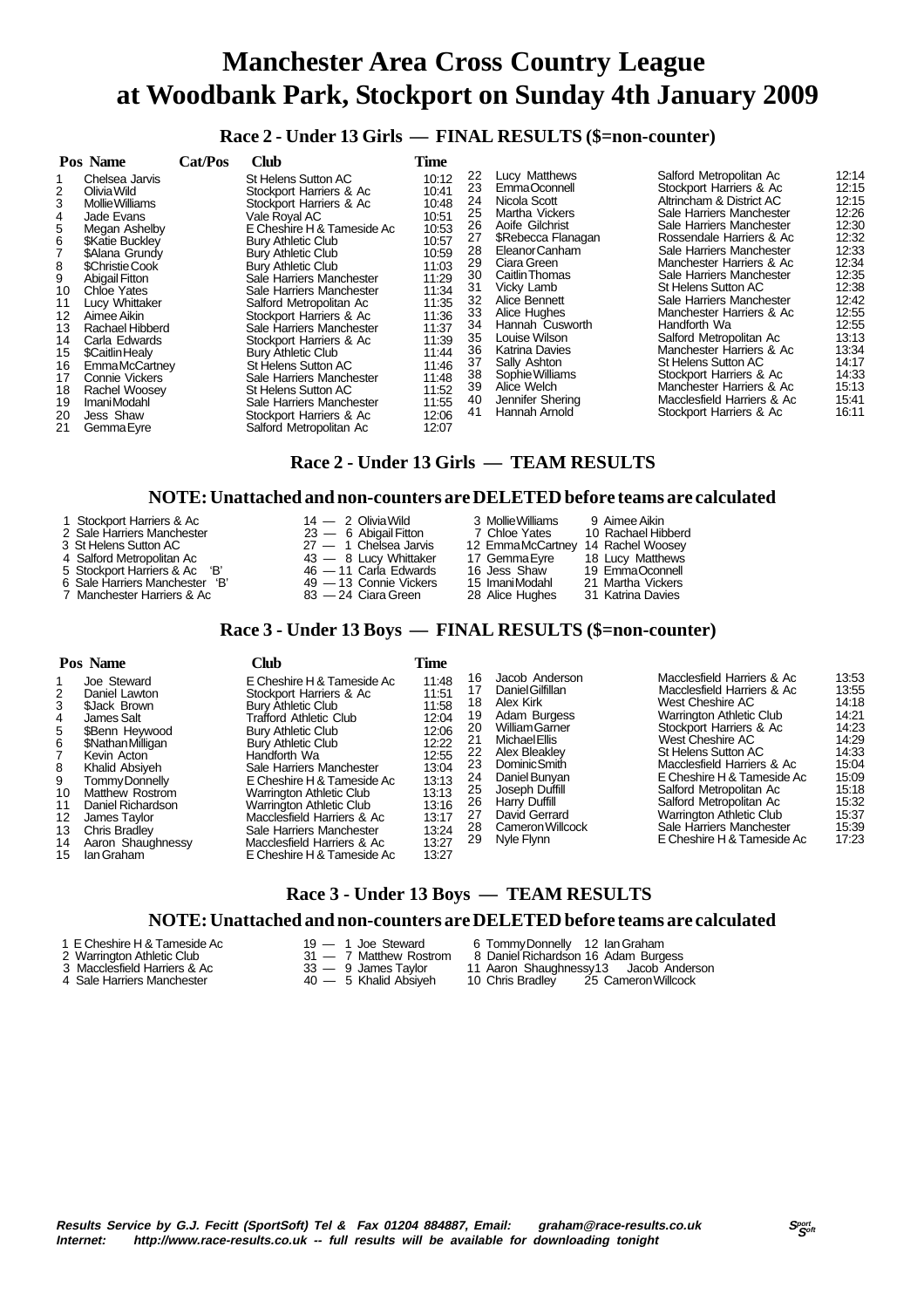**Race 3 - Under 15 Girls — FINAL RESULTS (\$=non-counter)**

|                                                                                               | Pos Name                                                                                                                                                                                                                                                                                                                                                                             | Club                                                                                                                                                                                                                                                                                                                                                                                                                                                                                                                                                                                                             | Time                                                                                                                                                                                      |                                                                                                                            |                                                                                                                                                                                                                                                                                                                                                                                               |                                                                                                                                                                                                                                                                                                                                                                                                                                                                                                                                                                                                    |                                                                                                                                                                                           |
|-----------------------------------------------------------------------------------------------|--------------------------------------------------------------------------------------------------------------------------------------------------------------------------------------------------------------------------------------------------------------------------------------------------------------------------------------------------------------------------------------|------------------------------------------------------------------------------------------------------------------------------------------------------------------------------------------------------------------------------------------------------------------------------------------------------------------------------------------------------------------------------------------------------------------------------------------------------------------------------------------------------------------------------------------------------------------------------------------------------------------|-------------------------------------------------------------------------------------------------------------------------------------------------------------------------------------------|----------------------------------------------------------------------------------------------------------------------------|-----------------------------------------------------------------------------------------------------------------------------------------------------------------------------------------------------------------------------------------------------------------------------------------------------------------------------------------------------------------------------------------------|----------------------------------------------------------------------------------------------------------------------------------------------------------------------------------------------------------------------------------------------------------------------------------------------------------------------------------------------------------------------------------------------------------------------------------------------------------------------------------------------------------------------------------------------------------------------------------------------------|-------------------------------------------------------------------------------------------------------------------------------------------------------------------------------------------|
| 2<br>5<br>6<br>8<br>9<br>10<br>11<br>12<br>13<br>14<br>15<br>16<br>17<br>18<br>19<br>20<br>21 | Danielle Wallis<br>Lucy Bunce<br>Victoria Newell<br>Tessa McCormick<br>Lucy Smith<br><b>EmmaPeters</b><br>Amee Hughes<br>Emily Burns<br>Helena Flippance<br>Jodie Guinnane<br>Imogen Nutter<br>Elizabeth Heaven<br>Sarah Simeen<br>Misha Nayakoliver<br>Victoria Calderbank<br>Kate McLelland<br>Sally Radcliffe<br>Samara Mohtasham<br>Nicola Berry<br>Katie Ashcroft<br>Zoe Carter | Macclesfield Harriers & Ac<br>Macclesfield Harriers & Ac<br>E Cheshire H & Tameside Ac<br>Vale Royal AC<br>Altrincham & District AC<br>E Cheshire H & Tameside Ac<br>Stockport Harriers & Ac<br>Altrincham & District AC<br>Altrincham & District AC<br>Sale Harriers Manchester<br>Stockport Harriers & Ac<br><b>Warrington Athletic Club</b><br>Sale Harriers Manchester<br>Sale Harriers Manchester<br>Sale Harriers Manchester<br>Sale Harriers Manchester<br>Trafford Athletic Club<br>Sale Harriers Manchester<br>Stockport Harriers & Ac<br><b>Warrington Athletic Club</b><br>Macclesfield Harriers & Ac | 11:57<br>12:07<br>12:10<br>12:11<br>12:34<br>13:05<br>13:09<br>13:10<br>13:18<br>13:19<br>13:20<br>13:20<br>13:26<br>13:45<br>13:50<br>13:57<br>14:01<br>14:04<br>14:06<br>14:09<br>14:31 | 22<br>23<br>24<br>25<br>26<br>27<br>28<br>29<br>30<br>31<br>32<br>33<br>34<br>35<br>36<br>37<br>38<br>39<br>40<br>41<br>42 | Rachel Wilcock<br>Olivia Powell<br><b>Helen Shires</b><br>Victoria Hamilton<br>Nancy Clare<br>Phoebe Hartshorne<br>Sarah Tipping<br><b>Chloe Grant</b><br>Robyn D'arcy<br>Emilie Rosevere<br>Victoria Hartshorne<br>Suzanne Taylor<br>Louise Haves<br>Jenny Lamb<br>Hannah Wain<br>Laura Kassim<br><b>Chloe Glewis</b><br>Becky O'Brien<br>Sian Davies<br>Natasha Dunn<br><b>Emily Cooper</b> | St Helens Sutton AC<br>Sale Harriers Manchester<br>Trafford Athletic Club<br><b>Warrington Athletic Club</b><br>Sale Harriers Manchester<br>E Cheshire H & Tameside Ac<br>Stockport Harriers & Ac<br>Sale Harriers Manchester<br>Trafford Athletic Club<br>Sale Harriers Manchester<br>E Cheshire H & Tameside Ac<br>Salford Metropolitan Ac<br><b>St Helens Sutton AC</b><br>St Helens Sutton AC<br>Sale Harriers Manchester<br>Salford Metropolitan Ac<br>Salford Metropolitan Ac<br>St Helens Sutton AC<br>Manchester Harriers & Ac<br><b>Trafford Athletic Club</b><br>Salford Metropolitan Ac | 14:34<br>14:35<br>14:37<br>14:41<br>14:49<br>14:51<br>14:54<br>14:59<br>15:02<br>15:04<br>15:14<br>15:15<br>15:16<br>15:16<br>15:25<br>15:51<br>16:03<br>16:29<br>16:34<br>16:37<br>18:17 |

# **Race 3 - Under 15 Girls — TEAM RESULTS**

## **NOTE: Unattached and non-counters are DELETED before teams are calculated**

| 1 Altrincham & District AC     | $22 - 5$ Lucy Smith                           | 8 Emily Burns     | 9 Helena Flippance   |
|--------------------------------|-----------------------------------------------|-------------------|----------------------|
| 2 Macclesfield Harriers & Ac   | $24 - 1$ Danielle Wallis                      | 2 Lucy Bunce      | 21 Zoe Carter        |
| 3 E Cheshire H & Tameside Ac   | 36 - 3 Victoria Newell                        | 6 EmmaPeters      | 27 Phoebe Hartshorne |
| 4 Sale Harriers Manchester     | 37 - 10 Jodie Guinnane                        | 13 Sarah Simeen   | 14 Misha Nayakoliver |
| 5 Stockport Harriers & Ac      | 37 — 7 Amee Hughes                            | 11 ImogenNutter   | 19 Nicola Berry      |
| 6 Sale Harriers Manchester 'B' | 49 - 15 Victoria Calderbank 16 Kate McLelland |                   | 18 Samara Mohtasham  |
| 7 Warrington Athletic Club     | 57 - 12 Elizabeth Heaven                      | 20 Katie Ashcroft | 25 Victoria Hamilton |
| 8 Trafford Athletic Club       | 71 — 17 Sally Radcliffe                       | 24 Helen Shires   | 30 Robyn D'arcy      |
| 9 St Helens Sutton AC          | 91 - 22 Rachel Wilcock                        | 34 Louise Hayes   | 35 Jenny Lamb        |
| 10 Salford Metropolitan Ac     | $108 - 33$ Suzanne Taylor                     | 37 Laura Kassim   | 38 Chloe Glewis      |

### **Race 4 - Under 15 Boys — FINAL RESULTS**

|                                                                     | Pos Name                                                                                                                                                                                                                                                       | Club                                                                                                                                                                                                                                                                                                                                                                                                                                                                                                                                                                                                                                                                                                                                        | Time                                                                                                                                                |                                                                                  |                                                                                                                                                                                                                                                             |                                                                                                                                                                                                                                                                                                                                                                                                                         |                                                                                                                            |
|---------------------------------------------------------------------|----------------------------------------------------------------------------------------------------------------------------------------------------------------------------------------------------------------------------------------------------------------|---------------------------------------------------------------------------------------------------------------------------------------------------------------------------------------------------------------------------------------------------------------------------------------------------------------------------------------------------------------------------------------------------------------------------------------------------------------------------------------------------------------------------------------------------------------------------------------------------------------------------------------------------------------------------------------------------------------------------------------------|-----------------------------------------------------------------------------------------------------------------------------------------------------|----------------------------------------------------------------------------------|-------------------------------------------------------------------------------------------------------------------------------------------------------------------------------------------------------------------------------------------------------------|-------------------------------------------------------------------------------------------------------------------------------------------------------------------------------------------------------------------------------------------------------------------------------------------------------------------------------------------------------------------------------------------------------------------------|----------------------------------------------------------------------------------------------------------------------------|
| 2<br>3<br>4<br>5<br>6<br>8<br>9<br>10<br>11<br>12<br>13<br>14<br>15 | Jamie White<br>Josh Morse<br>Luke Kinch<br><b>Richard Hindley</b><br>Alex Birchall<br>Joseph Hudak<br>Dillon Bezzina<br>Nathan Brown<br>Rvan Ganose<br>Calum Murray<br>Josh Smith<br>Shaun Richardson<br>Jamie Webb<br>James Grannan<br><b>Russell Gibbons</b> | St Helens Sutton AC<br>Altrincham & District AC<br><b>Warrington Athletic Club</b><br>Stockport Harriers & Ac<br>Sale Harriers Manchester<br>E Cheshire H & Tameside Ac<br>Sale Harriers Manchester<br>St Helens Sutton AC<br>Altrincham & District AC<br>Macclesfield Harriers & Ac<br>Altrincham & District AC<br>Warrington Athletic Club<br>St Helens Sutton AC<br>Handforth Wa<br>Crewe&nantwich<br>$\mathbf{L}$ $\mathbf{L}$ $\mathbf{L}$ $\mathbf{L}$ $\mathbf{L}$ $\mathbf{L}$ $\mathbf{L}$ $\mathbf{L}$ $\mathbf{L}$ $\mathbf{L}$ $\mathbf{L}$ $\mathbf{L}$ $\mathbf{L}$ $\mathbf{L}$ $\mathbf{L}$ $\mathbf{L}$ $\mathbf{L}$ $\mathbf{L}$ $\mathbf{L}$ $\mathbf{L}$ $\mathbf{L}$ $\mathbf{L}$ $\mathbf{L}$ $\mathbf{L}$ $\mathbf{$ | 19:51<br>19:58<br>20:03<br>20:11<br>20:49<br>21:07<br>21:14<br>21:24<br>21:42<br>21:51<br>21:55<br>21:59<br>22:01<br>22:18<br>22:43<br>$\mathbf{f}$ | 16<br>17<br>18<br>19<br>20<br>21<br>22<br>23<br>24<br>25<br>26<br>27<br>28<br>29 | Kyle Conway<br>Alex Wort<br>Jack Donnelly<br>Michael Hilton<br>James Hill<br><b>Rvan Wilson</b><br>Kray Smith<br>Rvan Wallis<br>Michael Fagg<br>Jake Eyre<br>James Mothershaw<br>Russ Weightman<br>Tom Dalev<br>Michael Howgood<br><b>THE LAT DECIT THE</b> | Sale Harriers Manchester<br><b>Warrington Athletic Club</b><br>E Cheshire H & Tameside Ac<br>Warrington Athletic Club<br>E Cheshire H & Tameside Ac<br>St Helens Sutton AC<br>Stockport Harriers & Ac<br>Macclesfield Harriers & Ac<br>E Cheshire H & Tameside Ac<br>Salford Metropolitan Ac<br>Macclesfield Harriers & Ac<br>Macclesfield Harriers & Ac<br>Sale Harriers Manchester<br><b>Warrington Athletic Club</b> | 22:49<br>22:52<br>23:34<br>24:00<br>24:02<br>24:25<br>24:29<br>24:43<br>24:44<br>25:32<br>25:40<br>27:59<br>29:26<br>30:42 |
|                                                                     |                                                                                                                                                                                                                                                                |                                                                                                                                                                                                                                                                                                                                                                                                                                                                                                                                                                                                                                                                                                                                             |                                                                                                                                                     |                                                                                  |                                                                                                                                                                                                                                                             |                                                                                                                                                                                                                                                                                                                                                                                                                         |                                                                                                                            |

#### **Race 4 - Under 15 Boys — TEAM RESULTS**

| 1 Altrincham & District AC | $22 - 2$ Josh Morse  | 9 Rvan Ganose                | 11 Josh Smith |
|----------------------------|----------------------|------------------------------|---------------|
| 2 St Helens Sutton AC      | $22 - 1$ Jamie White | 8 Nathan Brown 13 Jamie Webb |               |

- 2 St Helens Sutton AC 22 1 Jamie White 8 Nathan Brown 13 Jamie Webb 3 Sale Harriers Manchester 28 5 Alex Birchall 7 Dillon Bezzina 16 Kyle Conway
	-
- 4 Warrington Athletic Club  $\overline{32} 3$  Luke Kinch 12 Shaun Richardson 17 Alex Wort<br>5 E Cheshire H & Tameside Ac  $\overline{44} 6$  Joseph Hudak 18 Jack Donnelly 20 James Hill

5 E Cheshire H & Tameside Ac  $\frac{44}{4} - 6$  Joseph Hudak 18 Jack Donnelly 20 James Hill<br>6 Macclesfield Harriers & Ac 59 - 10 Calum Murray 23 Ryan Wallis 26 James Mothershaw

# **Race 4 - Under 17 Women — FINAL RESULTS**

|   | Pos Name                   | Club                       | Time  |
|---|----------------------------|----------------------------|-------|
|   | Hannah Doherty             | Sale Harriers Manchester   | 20:23 |
| 2 | Beth Chasty                | Macclesfield Harriers & Ac | 23:20 |
| 3 | Sarah Griffiths            | Warrington Athletic Club   | 24:01 |
| 4 | <b>Beatrice Cordingley</b> | Sale Harriers Manchester   | 24:33 |
| 5 | Leanne Sigsworth           | Altrincham & District AC   | 25:38 |
| 6 | H Drillingcourt            | St Helens Sutton AC        | 25:44 |
| 7 | Patricia Lewis             | Salford Metropolitan Ac    | 30:29 |
| 8 | Olivia McDermott           | Salford Metropolitan Ac    | 30:30 |

6 Macclesfield Harriers & Ac

 **Race 4 - Under 17 Women — TEAM RESULTS**

# **No complete teams**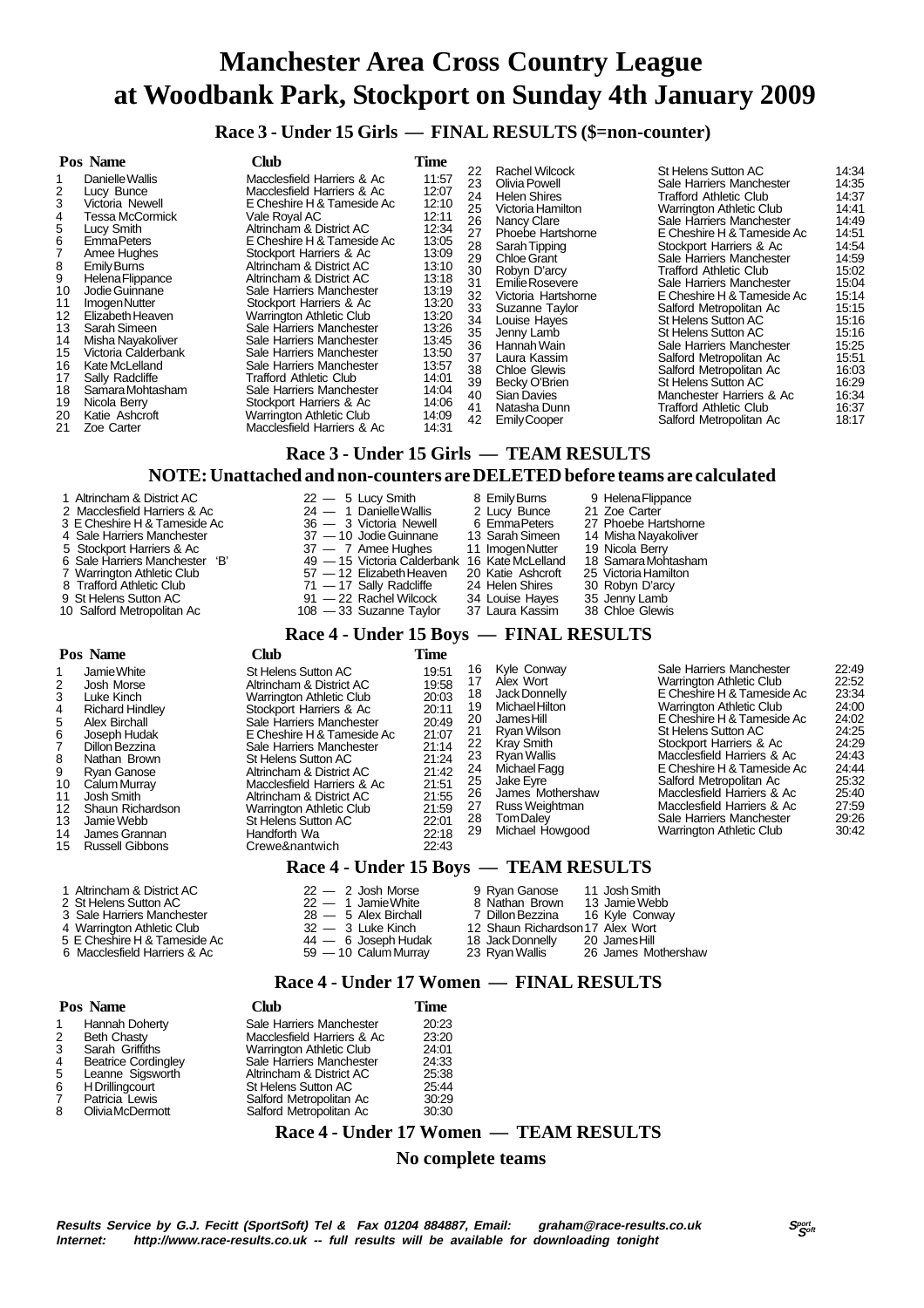# **Race 5 - Under 17 Men — FINAL RESULTS (\$=non-counter)**

| Pos Name                                                                                                                                                      | Club                                                                                                                                                                                                                 | Time                                                                 |                      |                                                                                                                       |                                                                                                                                                                                          |                                                             |
|---------------------------------------------------------------------------------------------------------------------------------------------------------------|----------------------------------------------------------------------------------------------------------------------------------------------------------------------------------------------------------------------|----------------------------------------------------------------------|----------------------|-----------------------------------------------------------------------------------------------------------------------|------------------------------------------------------------------------------------------------------------------------------------------------------------------------------------------|-------------------------------------------------------------|
| Rvan Worland<br>2<br>Matthew Crehan<br>3<br>Llovd Hilton<br>4<br>Nathan Ludlain<br>5<br>Jack Morris<br>6<br>\$James Ellis<br>John Ashcroft<br>8<br>Ryan Gould | Sale Harriers Manchester<br>St Helens Sutton AC<br>Macclesfield Harriers & Ac<br>Stockport Harriers & Ac<br>Stockport Harriers & Ac<br>Warrington Athletic Club<br>St Helens Sutton AC<br>E Cheshire H & Tameside Ac | 21:41<br>21:56<br>22:23<br>22:50<br>23:03<br>23:06<br>23:16<br>23:25 | 10<br>13<br>14<br>15 | Josh Kinch<br>Danny Hughes<br>Alex Lett<br>Jake Healv<br>David Griffiths<br><b>Callum Rowlinson</b><br>Stewart Nichol | <b>Warrington Athletic Club</b><br>St Helens Sutton AC<br>Sale Harriers Manchester<br>St Helens Sutton AC<br>St Helens Sutton AC<br>Sale Harriers Manchester<br>Altrincham & District AC | 23:55<br>24:09<br>24:56<br>25:33<br>26:00<br>26:46<br>27:18 |
|                                                                                                                                                               |                                                                                                                                                                                                                      |                                                                      |                      | Race 5 - Under 17 Men — TEAM RESULTS                                                                                  |                                                                                                                                                                                          |                                                             |

#### **NOTE: Unattached and non-counters are DELETED before teams are calculated**

#### 17 — 2 Matthew Crehan 6 John Ashcroft 9 Danny Hughes<br>
Sale Harriers Manchester 18 24 — 1 Ryan Worland 10 Alex Lett 13 Callum Rowlinson 2 Sale Harriers Manchester

#### **Race 5 - Under 20 Women — FINAL RESULTS (\$=non-counter)**

| <b>Pos Name</b>            | Club                       | Fime  |  |
|----------------------------|----------------------------|-------|--|
| Amv Talbot<br>$\mathbf{1}$ | Warrington Athletic Club   | 25:38 |  |
| 2<br>Sarah Hudak           | E Cheshire H & Tameside Ac | 28:25 |  |
| 3<br>Sarah Kav             | Stockport Harriers & Ac    | 35.26 |  |
|                            |                            |       |  |

 **Race 5 - Under 20 Women — TEAM RESULTS**

#### **No complete teams**

### **Senior Women (Vets) — FINAL RESULTS (\$=non-counter)**

| Stella Boam<br>L40<br>E Cheshire H & Tameside Ac<br>2<br>2 Trafford Athletic Club<br>Alison Drasdo<br>L40<br>3<br>L40<br>Alison Hartopp<br>3 Macclesfield Harriers & Ac<br>L40<br>4<br>Michaela Stepto<br>4 Stockport Harriers & Ac                                                                                                                                                                                                                                                                                                                                                                                                                                                                                                                                                                                                                                                                                                                                                                                                                                                                                                                                                                                                                                                                                                                                                                                                                                                                                                                                                                                             | 26:44<br>26:56<br>27:20<br>27:37<br>27:38                                                                                                                                                                                              | 32<br>33<br>34<br>35<br>36                                                                                                                               | Lynda Rowlinson<br>Penny Hinke<br><b>Maureen Wilkins</b><br>Annie Hirsch                                                                                                                                                                                                                                                                                                                                                                                                    | 8 Sale Harriers Manchester<br>L45.<br>L45<br>9 Wilmslow Running Club<br>L40 12 Stockport Harriers & Ac<br>3 Belle Vue Racers<br>L50                                                                                                                                                                                                                                                                                                                                                                                                                                                                                                                                                                                                                                                                                                                                                                       | 31:25<br>31:29<br>31:47                                                                                                                                                                                                                                  |
|---------------------------------------------------------------------------------------------------------------------------------------------------------------------------------------------------------------------------------------------------------------------------------------------------------------------------------------------------------------------------------------------------------------------------------------------------------------------------------------------------------------------------------------------------------------------------------------------------------------------------------------------------------------------------------------------------------------------------------------------------------------------------------------------------------------------------------------------------------------------------------------------------------------------------------------------------------------------------------------------------------------------------------------------------------------------------------------------------------------------------------------------------------------------------------------------------------------------------------------------------------------------------------------------------------------------------------------------------------------------------------------------------------------------------------------------------------------------------------------------------------------------------------------------------------------------------------------------------------------------------------|----------------------------------------------------------------------------------------------------------------------------------------------------------------------------------------------------------------------------------------|----------------------------------------------------------------------------------------------------------------------------------------------------------|-----------------------------------------------------------------------------------------------------------------------------------------------------------------------------------------------------------------------------------------------------------------------------------------------------------------------------------------------------------------------------------------------------------------------------------------------------------------------------|-----------------------------------------------------------------------------------------------------------------------------------------------------------------------------------------------------------------------------------------------------------------------------------------------------------------------------------------------------------------------------------------------------------------------------------------------------------------------------------------------------------------------------------------------------------------------------------------------------------------------------------------------------------------------------------------------------------------------------------------------------------------------------------------------------------------------------------------------------------------------------------------------------------|----------------------------------------------------------------------------------------------------------------------------------------------------------------------------------------------------------------------------------------------------------|
| 5<br>Estelle McGuire<br>L40<br>5 Stockport Harriers & Ac<br>6<br>L45<br><b>Sally Gilliver</b><br>1 Wilmslow Running Club<br>7<br>L40<br>Hanny Stockman<br>6 Macclesfield Harriers & Ac<br>8<br>L45<br>Alison Vesev<br>2 Altrincham & District AC<br>9<br>Claire Hawkes<br>L45<br>3 Wilmslow Running Club<br>10<br>Jude Wall<br>L35<br>1 Mantriathlon<br>L <sub>50</sub><br>Sale Harriers Manchester<br>11<br>Jackie Cordingley<br>12<br>L40<br>7 Altrincham & District AC<br>Bev Ganose<br>13<br>Jan Nichols<br>L35<br>2 Sale Harriers Manchester<br>L35<br>Katy Green<br>3 Wilmslow Running Club<br>14<br>15<br>L45<br>4 Stockport Harriers & Ac<br>Sarah Aylmer<br>L35<br>16<br>4 Swinton Running Club<br>Lauren Marsden<br>5 Macclesfield Harriers & Ac<br>17<br>Sally Hales<br>L45<br>18<br>L45<br>6 Wilmslow Running Club<br><b>Kate Sutton</b><br>19<br>Carole Harrison<br>L40<br>8 Altrincham & District AC<br>L35<br>20<br>5 Stockport Harriers & Ac<br><b>Helen Garner</b><br>21<br>L40<br>9 Stockport Harriers & Ac<br>Jane Mellor<br>L <sub>50</sub><br>22<br>2 Macclesfield Harriers & Ac<br>Barbara Murray<br>L35<br>23<br>Sonia Harris<br>6 Mantriathlon<br>24<br>7 Macclesfield Harriers & Ac<br>Nell Moore<br>L45<br>25<br>L35<br>7 West Cheshire AC<br>Eleanor Robinson<br>26<br>L35<br>Jayne Lawton<br>8 Stockport Harriers & Ac<br>27<br>L40 10 Manchester Ymca Harriers<br>Steph Goodchild<br>28<br>Helen Walch<br>L40 11 Stockport Harriers & Ac<br>29<br>L35<br>Miranda Clarke<br>9 Manchester Ymca Harriers<br>L35 10 Stockport Harriers & Ac<br>30<br>Marie Kay<br>31<br>L55<br>Stockport Harriers & Ac | 27:51<br>28:00<br>28:07<br>28:17<br>28:23<br>28:28<br>28:29<br>28:30<br>28:40<br>28:41<br>28:44<br>29:13<br>29:21<br>29:28<br>29:30<br>29:45<br>29:54<br>29:56<br>30:10<br>30:20<br>30:26<br>30:35<br>30:45<br>31:02<br>31:07<br>31:21 | 37<br>38<br>39<br>40<br>41<br>42<br>43<br>44<br>45<br>46<br>47<br>48<br>49<br>50<br>51<br>52<br>53<br>54<br>55<br>56<br>57<br>58<br>59<br>60<br>61<br>62 | Julie Fairclough<br>Deborah Beresford<br>Angela Maziere<br>Lisa Davies<br>Maggie McClelland<br>Cecilia Boodhoo<br>Tracy Livesey<br>Ann McLaughlin<br>Julie Lucas<br>Janet Booker<br>Sue Todd<br>Sue Exon<br>Michelle Wilder<br>Susan Sheehan<br><b>Christine Barber</b><br>Julia Fov<br>Maxine Grimshaw<br>Anne Marrinan<br>Janice Pugh<br>Mandy Webber<br><b>Moira Farrelly</b><br>Nicky Mowat<br>NaomiGrant<br>Jean Bayley<br>Shelagh Ackers<br>Jean Skitt<br>Clare Welch | L40 13 Stockport Harriers & Ac<br>L40 14 Manchester Harriers & Ac<br>L45 10 Wilmslow Running Club<br>L35 11 West Cheshire AC<br>L45 11 Swinton Running Club<br>L45 12 Belle Vue Racers<br>L35 12 Manchester Harriers & Ac<br>L45 13 Manchester Harriers & Ac<br>L45 14 Wilmslow Running Club<br>4 Stockport Harriers & Ac<br>L50<br>L45 15 Manchester Ymca Harriers<br>L55 2 Trafford Athletic Club<br>L40 15 Mantriathlon<br>L35 13 Belle Vue Racers<br>L55<br>3 Belle Vue Racers<br>L35 14 Belle Vue Racers<br>L45 16 Belle Vue Racers<br>L50<br>5 Stockport Harriers & Ac<br>L <sub>50</sub><br>6 Middleton Harriers Ac<br>L40 16 Salford Metropolitan Ac<br>L50<br>7 Salford Metropolitan Ac<br>8 Wilmslow Running Club<br>L50<br>L35 15 Sale Harriers Manchester<br>L45 17 Manchester Harriers & Ac<br>9 Middleton Harriers Ac<br>L50<br>L60<br>1 Manchester Harriers & Ac<br>17 Mantriathlon<br>L40 | 31:57<br>32:08<br>32:09<br>32:17<br>32:19<br>32:46<br>33.05<br>33:13<br>34:03<br>34:12<br>34:51<br>35:04<br>35:14<br>35:57<br>36:31<br>36:45<br>36.49<br>37:20<br>38:05<br>38:29<br>38.31<br>38:32<br>39.07<br>39.08<br>39.39<br>40:41<br>42:31<br>43:21 |

# **Senior Women (Vets) — TEAM RESULTS**

#### **NOTE: Unattached and non-counters are DELETED before teams are calculated**

 1 Stockport Harriers & Ac 24 — 4 Michaela Stepto 5 Estelle McGuire 15 Sarah Aylmer 2 Macclesfield Harriers & Ac 27 — 3 Alison Hartopp 7 Hanny Stockman 17 Sally Hales<br>3 Wilmslow Running Club 29 — 6 Sally Gilliver 9 Claire Hawkes 14 Katy Green 3 Wilmslow Running Club 29 — 6 Sally Gilliver 9 Claire Hawkes 14 Katy Green<br>4 Altrincham & District AC 39 — 8 Alison Vesev 12 Bev Ganose 19 Carole Harrison 4 Altrincham & District AC 39 — 8 Alison Vesey 12 Bev Ganose 19 Carole Harrison 5 Sale Harriers Manchester 56 — 11 Jackie Cordingley 13 Jan Nichols 32 Lynda Rowlinson 6 Stockport Harriers & Ac 'B' 67 — 20 Helen Garner 21 Jane Mellor 26 Jayne Lawton 81 — 10 Jude Wall 23 Sonia Harris 48 Michelle Wilder<br>18 Manus 89 — 18 Kate Sutton 33 Penny Hinke 38 Angela Maziere 8 Wilmslow Running Club 'B' 89 - 18 Kate Sutton 33 Penny Hinke 38 Angela Ma<br>102 - 27 Steph Goodchild 29 Miranda Clarke 46 Sue Todd 9 Manchester Ymca Harriers 102 — 27 Steph Goodchild 29 Miranda Clarke 46 Sue Todd 10 Manchester Harriers & Ac 122 — 37 Deborah Beresford 42 Tracy Livesey 43 Ann McLaughlin 11 Belle Vue Racers 125 — 37 Deborah Beresford 42 Tracy Livesey 43 Ann McLaughlin<br>11 Belle Vue Racers 125 — 35 Annie Hirsch 41 Cecilia Boodhoo 49 Susan Sheehan<br>12 Belle Vue Racers 18' 153 — 50 Christine Barber 51 Julia Foy -50 Christine Barber